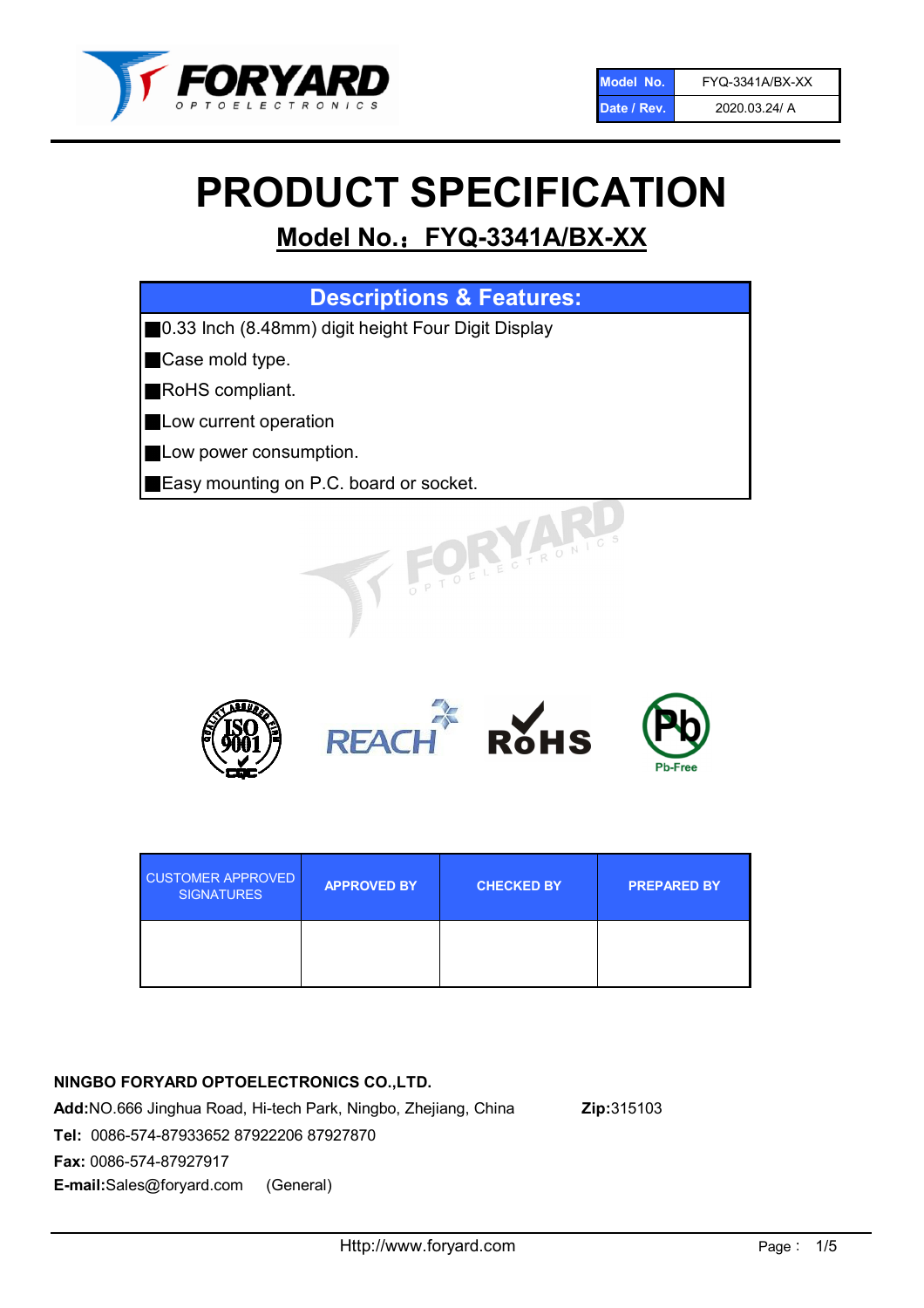

| Model No.   | FYQ-3341A/BX-XX |
|-------------|-----------------|
| Date / Rev. | 2020.03.24/ A   |

#### ■ -XX: REF Surface / Epoxy color

| Color<br><b>Number</b>      |                        |                            |          |                |
|-----------------------------|------------------------|----------------------------|----------|----------------|
| REF Surface Color   O White |                        | $\circ$ Black $\circ$ Gray | I⊖ Red   | ∣O Green       |
| Epoxy Color                 | $\bigcirc$ Water Clear | $\circ$ White $\circ$ Red  | I⊖ Green | $\circ$ Yellow |

#### ■ Mechanical Dimensions





Notes:

- 1. All pins are Φ0.45[.019]mm
- 2. Dimension in millimeter [inch], tolerance is ±0.25 [.010] and angle is ±1° unless otherwise noted.
- 3. Bending≤Length\*1%.
- 4.The specifications,characteristics and technical data described in the datasheet are subject to change without prior notice.
- 5.The drawing is different from the actual one, please refer to the sample.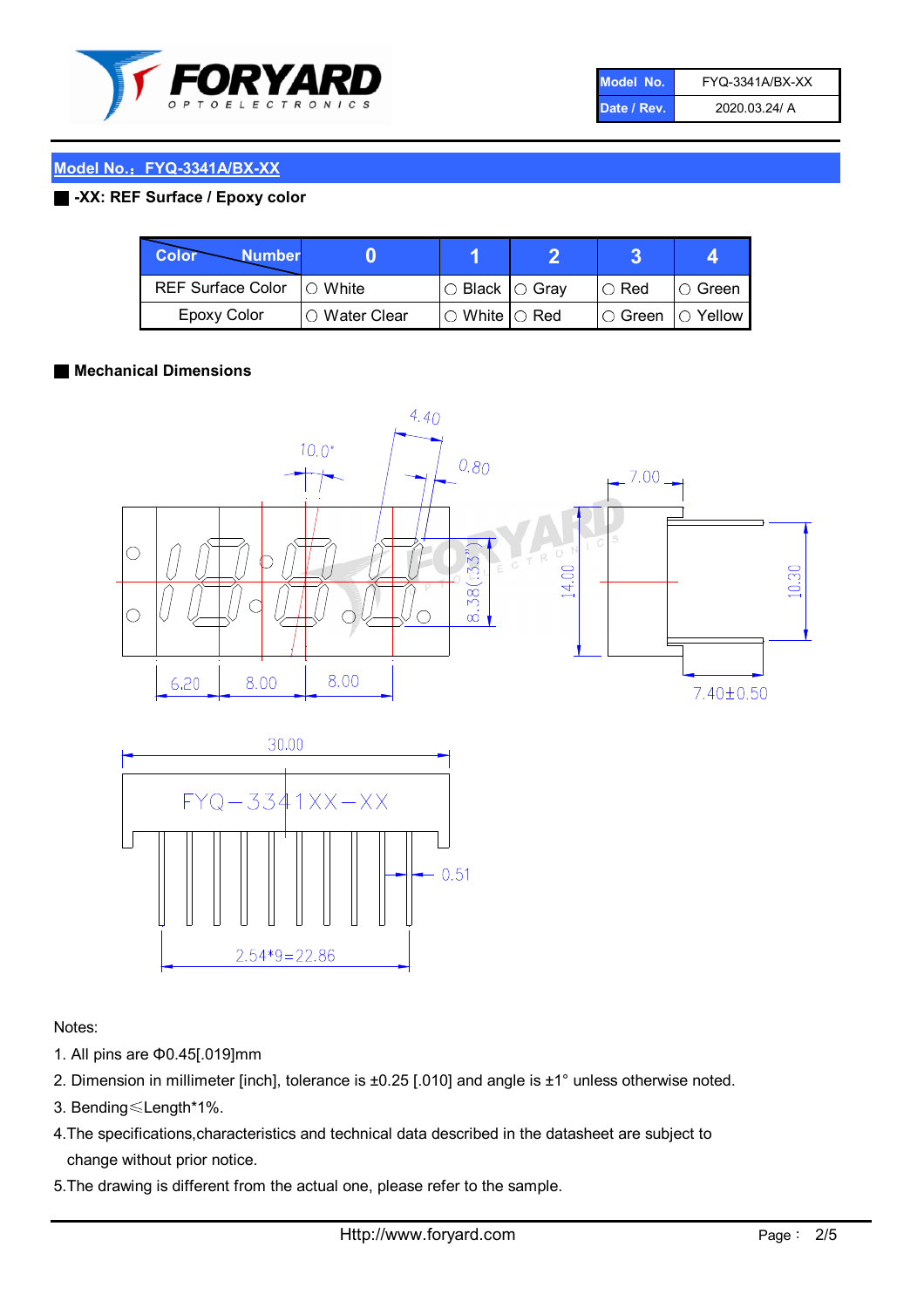

| Model No.   | FYQ-3341A/BX-XX |
|-------------|-----------------|
| Date / Rev. | 2020.03.24/ A   |

# ■ All Light On Segments Feature & Pin Position



Common Anode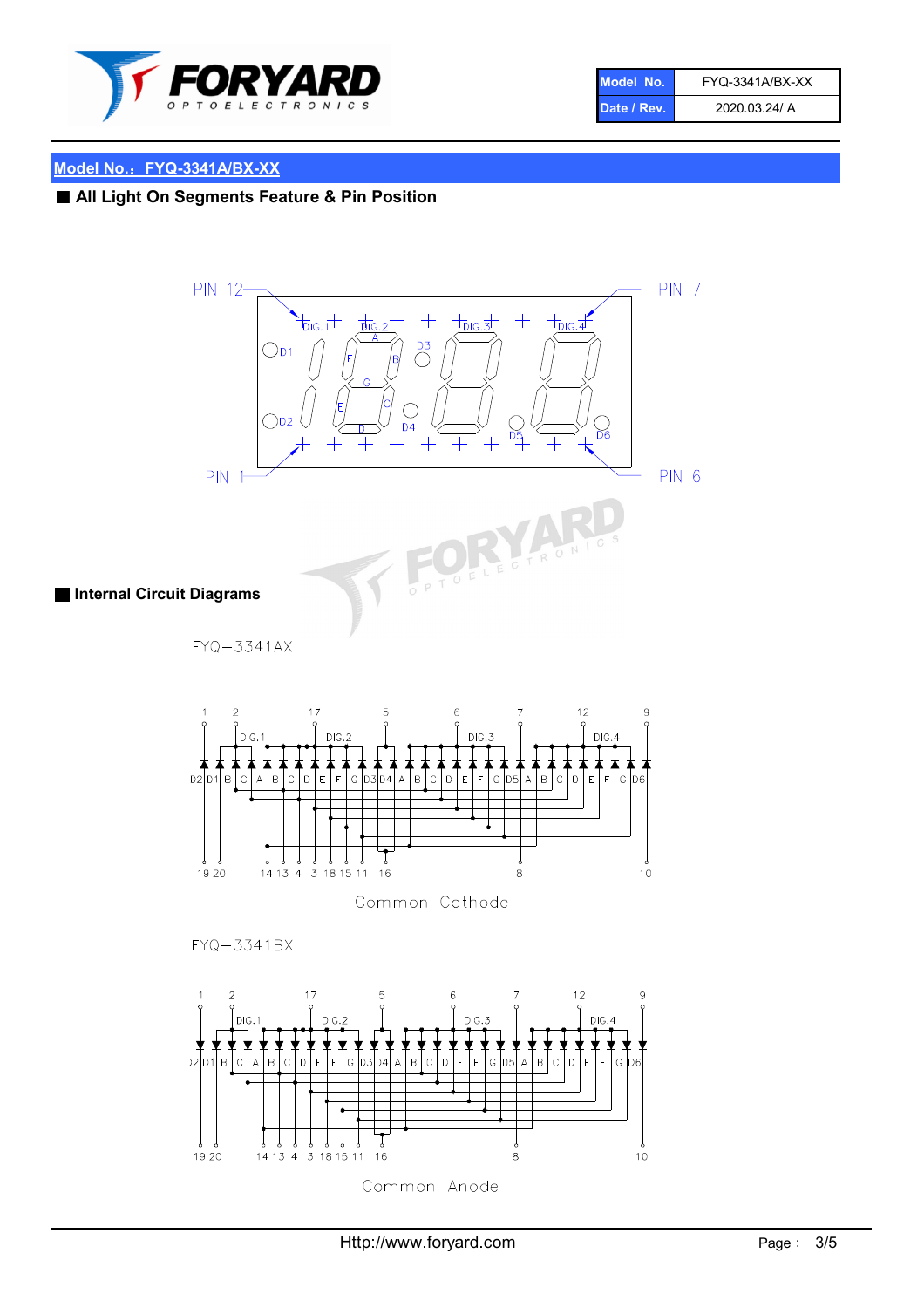

| Model No.   | FYQ-3341A/BX-XX |
|-------------|-----------------|
| Date / Rev. | 2020.03.24/ A   |

#### Absolute maximum ratings

| סטוענס וווסגוווועווו וסנווועס |               |                       |              | (⊺a−∠J ∪ <i>)</i> |              |
|-------------------------------|---------------|-----------------------|--------------|-------------------|--------------|
| <b>Parameter</b>              | <b>Symbol</b> | <b>Test Condition</b> | <b>Value</b> |                   | <b>Unit</b>  |
|                               |               |                       | <b>Min</b>   | <b>Max</b>        |              |
| Reverse Voltage               | VR.           | $IR = 30$             | 5            |                   |              |
| <b>Forward Current</b>        | IF            |                       |              | 30                | mA           |
| Power Dissipation             | Pd            |                       |              | 100               | mW           |
| <b>Pulse Current</b>          | Ipeak         | Duty=0.1mS,1KHz       |              | 150               | mA           |
| <b>Operating Temperature</b>  | Topr          |                       | $-40$        | $+85$             | $^{\circ}$ C |
| Storage Temperature           | Tstr          |                       | $-40$        | $+85$             | °C           |

#### ■ Electrical-Optical Characteristics

#### ● Color Code & Chip Characteristics:(Test Condition:IF=10mA)

Typ Max S | Hi $\textsf{Red}$  | AlGaInP | 660nm LE 20nm | 2.00 | 2.50 D | Super Red | AIGaAs/DH | 650nm | 20nm | 2.00 | 2.50 E | Orange | GaAsP | 625nm | 35nm | 2.00 | 2.50 A | Amber | GaAsP | 610nm | 35nm | 2.00 | 2.50 Y | Yellow | GaAsP | 590nm | 35nm | 2.00 | 2.50 G Yellow Green AIGaInP | 570nm | 10nm | 2.00 | 2.50 3.00 3.80 3.00 3.80 W | White | InGaN/GaN | X=0.29,Y=0.30 |CCT:9500K| 3.00 | 3.80 UHR Ultra Hi Red  $\vert$  AIGaInP  $\vert$  640nm  $\vert$  20nm  $\vert$  2.00  $\vert$  2.50 UR | Ultra Red | AlGaInP | 635nm | 20nm | 2.00 | 2.50 UE Ultra Orange | AIGaInP | 625nm | 20nm | 2.00 | 2.50 UA Ultra Amber | AIGaInP | 610nm | 20nm | 2.00 | 2.50  $UV$  Ultra Yellow  $\vert$  AlGaInP  $\vert$  590nm  $\vert$  20nm  $\vert$  2.00  $\vert$  2.50  $\text{UG}$  Ultra Yellow Green | AIGaInP | 570nm | 30nm | 2.00 | 2.50 PG | Pure Green | InGaN | 520nm | 36nm | 3.00 | 3.80 30nm 3.00 3.80 30nm 3.00 3.80 40~85 60~120~180 40~70 Segment-to-Segment Luminous Intensity ratio(Iv-M) 1.5:1 610nm 9~20(mw) 350~450 470nm 120~180 120~180 Ultra Blue InGaN/GaN 9~20(mw) 20~50 570nm | 30nm | 2.00 | 2.50 | 20~60 470nm 590nm InGaN/GaN B Blue I InGaN 570nm | 10nm | 2.00 | 2.50 | 10~20 30~105 30~135 460nm 520nm Ultra brightness **AlGaInP** AlGaInP 60nm AlGaInP 640nm Peak Wave Length $(\lambda_{\rm P})$ UB 460nm 635nm AlGaInP AlGaInP AlGaInP InGaN/GaN AlGaInP 10~20 Luminous **Intensity** (Iv) Unit:mcd AlGainP 660nm GaAsP GaAsP AlGaAs/DH **Spectral** Line halfwidth (∆λ1/2) 10~20 Standard brightness Forward Voltage(VF) Unit:V 15~30 10~20 625nm GaAsP 590nm **Emitting Color Dice Material** 10~21 610nm

#### Note:

1.Luminous Intensity is based on the Foryard standards.

2.Pay attention about static for InGaN

(Ta=25℃)

(Ta=25℃)